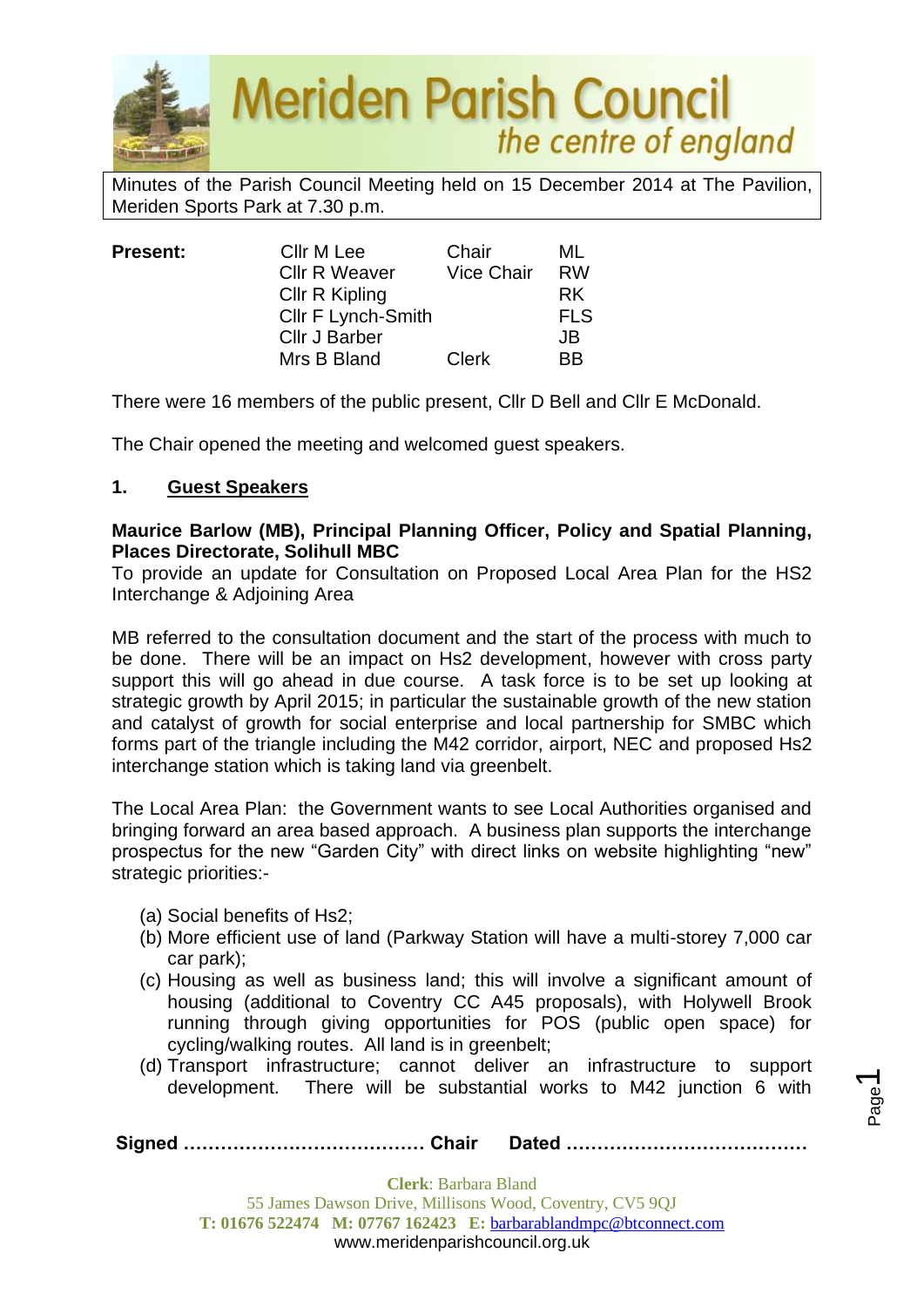

Highways looking at potential infrastructure for new homes access to Solihull Town Centre.

MB emphasised this is a draft plan only and we are at the start of the process for the plan to be delivered. SMBC proposal is for the public to have their say with their views shaping the area the plan covers however evidence is needed. This is the first of a number of opportunities for consultations as part of the 2015-16 draft plans that will be submitted to Government for observation and comment. The consultation has been extended to  $16<sup>th</sup>$  January 2015 and opened on  $9<sup>th</sup>$  November 2014. There is on line access to consultation documents or alternatively copies may be accessed at local Library.

RK asked how SMBC square the protection of Meriden Gap?

MB replied that within the consultation document referral is made to the protection of the Meriden Gap however there is to be business and housing development within and it appears to sit uneasily in the greenbelt.

Cllr Bell commented that he can see what the Government wants however for residents and local community it will mean increased traffic, more congestion and there needs to be mitigation qualification.

MB responded that landscape and mitigation cuts across the Parish for housing and business options with all focus being north of the Coventry Road. There are opportunities to provide better transport links with protection of green belt between the station and village. The Garden City principle will impact on Meriden Parish area with associated infrastructure requirements including proposed M42 motorway services.

Cllr Bell replied that with the proposed M42 services, Hs2 and Leisure World the existing infrastructure cannot cope with it and this urgently needs addressing. The current situation is not unsatisfactory and makes a need for housing.

FLS stated that in Birmingham there are many brown field sites with opportunity of development to meet housing needs; however the cheaper option is for greenbelt land to be used.

MB replied that there is insufficient land for SMBC to stand up to BCC with for the Planning Inspectorate to agree a level of housing needs; albeit to use as much available land as possible to meet the shortfall in Birmingham but mindful that SMBC have their own needs to provide for.

RW stated that the infrastructure needs to include health, schools, social care as the impact of 130 new homes in the village has been huge.

Page  $\boldsymbol{\sim}$ 

**Signed ………………………………… Chair Dated …………………………………**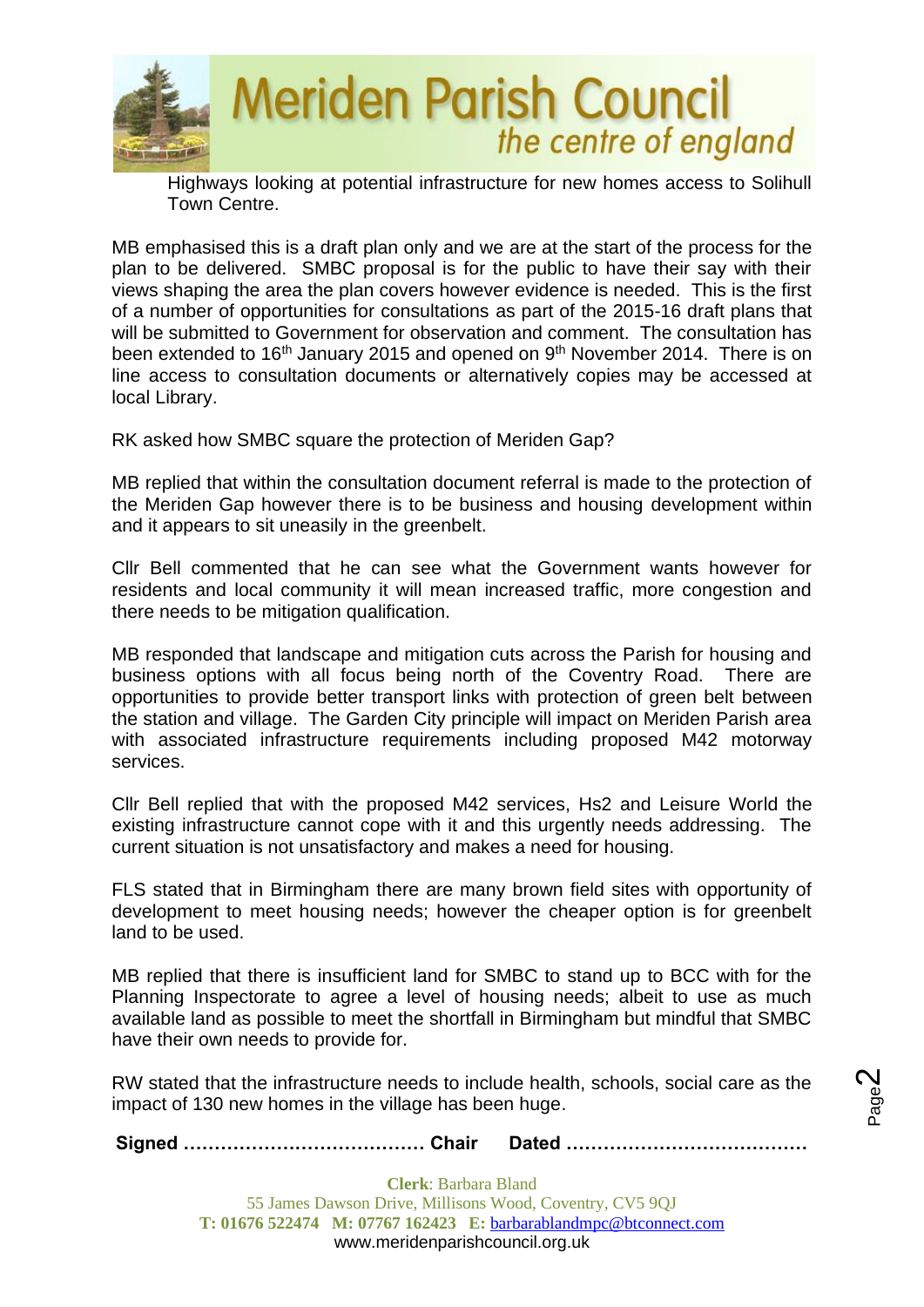

MB replied that these issues will be considered in future infrastructure plans and will also include shops and green infrastructure.

RW stated that children, air and noise pollution are key considerations.

MB responded that there will be "buffers" to new motorway, road and rail links and this forms part of the planning exercise and early consultation that we are right at the beginning of the process with.

ML asked about the proposed A45 development plans put forward by Coventry CC for 2,000 new houses on the edge of Parish boundary?

MB replied that there has been joint work between SMBC and Coventry CC with some options proposed to handle development requirements with potential 2,000 each for SMBC and Coventry CC, and Warwickshire Districts.

ML stated that it would be useful for residents to participate in a public meeting outside of tonight's discussion, that may be hosted by Maurice Barlow with opportunities for questions to be answered together with a display of proposed developments. The consultation closes on  $16<sup>th</sup>$  January. A date of Saturday  $10<sup>th</sup>$ January 2015 was agreed for a"public open drop in" event at the Pavilion between 10.00 and 13.00 hours, with Maurice Barlow and Meriden Parish Council.

A resident asked about an overview and scrutiny of consultation and suggested task and finish groups to provide and assess evidence for potential development(s).

MB replied that the use of scrutiny and/or task and finish groups to add to the consultation exercise is a little early; however this will be developed as the process moves along.

The Chair thanked Mr Barlow for his attendance and he left the meeting.

#### **Wendy Khan (WK), Hospital Director, and Mike Bennett (MB), Partnerships in Care**

To provide an update to the Arden Vale Site and its future.

MB introduced Partnerships in Care as a secure provider for mental health care, offering patients the right pathway for repatriation into the community.

MB stated that he had met with residents, direct neighbours, local MP and Parish Council (it is noted that the PC did not received an invitation and therefore had not been included in any discussion to date), and the biggest concern was the septic tank!

|--|--|

Page ო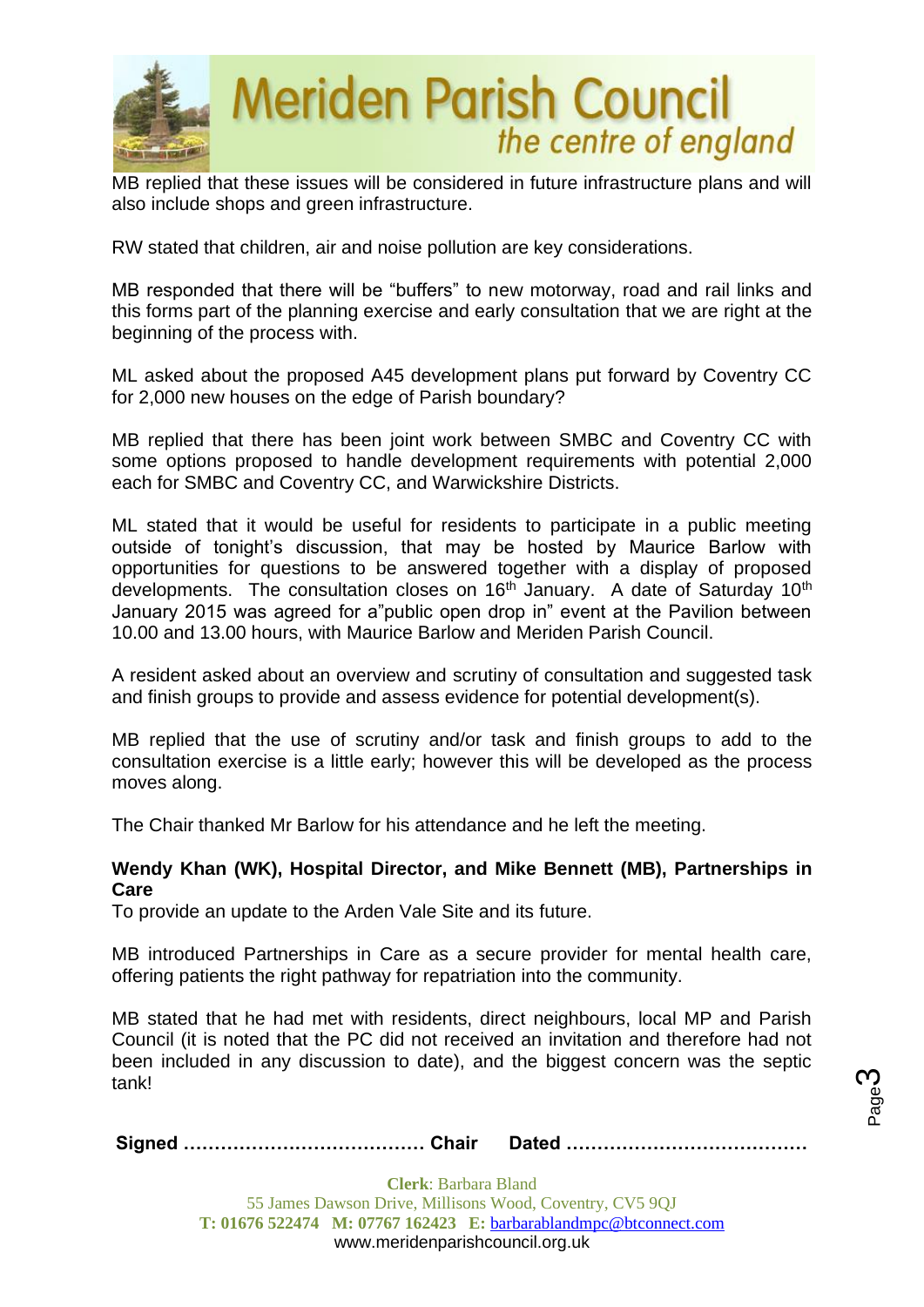

MB explained that Partnerships in Care (PiC) is proposing to invest £2m in the Arden Vale site to transform it into a 2 unit 11 bedded rehabilitation service for an all male client group, with car parking for 41 vehicles.

CiP are working with Heart of England Trust, providing repatriation services for clinical commissioners in Birmingham, Solihull, Coventry and Warwick.

CiP is registered for mental health clients with a learning disability (with an IQ of 60), with a variation of diagnosis of residents using this facility.

MB stated that CiP are considered to be good neighbours with a flexible open door approach, who are investing heavily in the infrastructure in the West Midlands with the creation of 80 jobs.

A resident stated that mental illness and learning disabilities may include sex offenders?

MB replied that clients will have a mild learning disability, schizophrenia or paranoia.

A resident stated that the main walkway is not very good and the security fencing is inadequate.

RK stated that the last time Arden Vale had clients; staff were chasing them down the road.

MB stated that the rehabilitation service will be for clients returning to the Midlands who are preparing to be reintegrated into their homes and local communities and therefore it would be hoped to make use of the local facilities.

RW stated that in her experience the client group will be supported by Psychiatric social work and community Psychiatric nursing teams with support networks. The clients will not be coming to Arden Vale for treatment but for preparation to go home.

A resident raised the following concerns on behalf of neighbours and the local community:-

- 1. Local residents will have an increase in traffic to and from Arden Vale, with increased car parking (double the size of car park 20 to 41), and septic tank.
- 2. Pathway back into community; the definition is too narrow, who is supporting Arden Vale and what is the financial benefit?
- 3. Variation of condition; secure unit undertaking to accept a condition not to house sex offenders as this is a different catchment group. Prior diagnosis section under Mental Health Act 2003. Condition for medium/high secure unit.

Page 4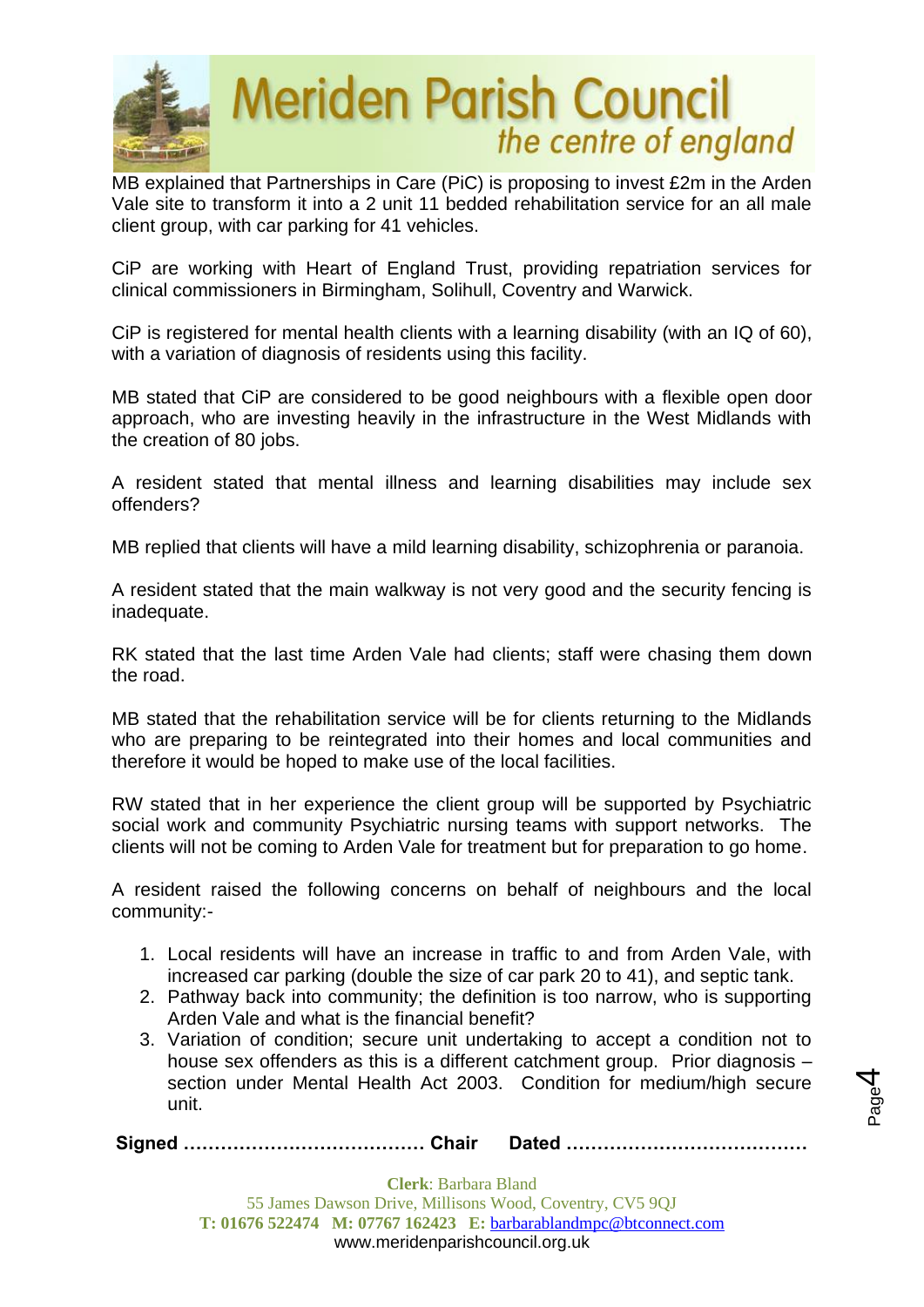

MB replied that the planning variation will not be used for a medium/low secure unit; it is a rehabilitation unit that will not be providing treatment to anyone with a history of sexual offending. Clients may be detained under Section Act with the same clinical teams managing a structured individual pathway.

FLS stated that she works with pupils with Special Needs and cannot see a link for moderate learning disability between mental health and learning disabilities?

MB replied that more repatriation housing is required to make a small change to filling hospital beds.

RW asked who is buying PiC beds?

MB replied that Heart of England Trust clinical commissioners are spot purchasing bringing back patients/clients into their local communities. There are secure units in Birmingham with NHS provision.

A resident asked about the process of reporting missing patients/clients to the police and if the family is contacted?

MB replied that a very low number of clients go missing and if there is a reason to report a missing person, usually they are found back in the family home, or have been reported by the family as being safe and back home.

MB reiterated Arden Vale is the end of a patient/client's journey. The hospital is registered as a centre for learning disabilities and mental illness, which is trying to meet health needs of the client group.

A resident asked the variation of condition be framed as a condition for mental illness and learning disabilities in a secure unit and excludes sexual offenders.

MB reaffirmed that the condition cannot be changed and Arden Vale cannot be used as a secure unit.

A resident observed that a full clinical team consisting of physiotherapists, occupational therapists, social workers, health care workers, poly tunnels and horticultural therapists/workers, will provide an activity of staff using the site daily.

A resident expressed concerns regarding other properties and referred to The Spinney, a 34 bedded children's home, with children being chased all over the estate; there are issues that need addressing not least the anxiety provoking of vulnerable residents living nearby.

|--|--|--|

Page 5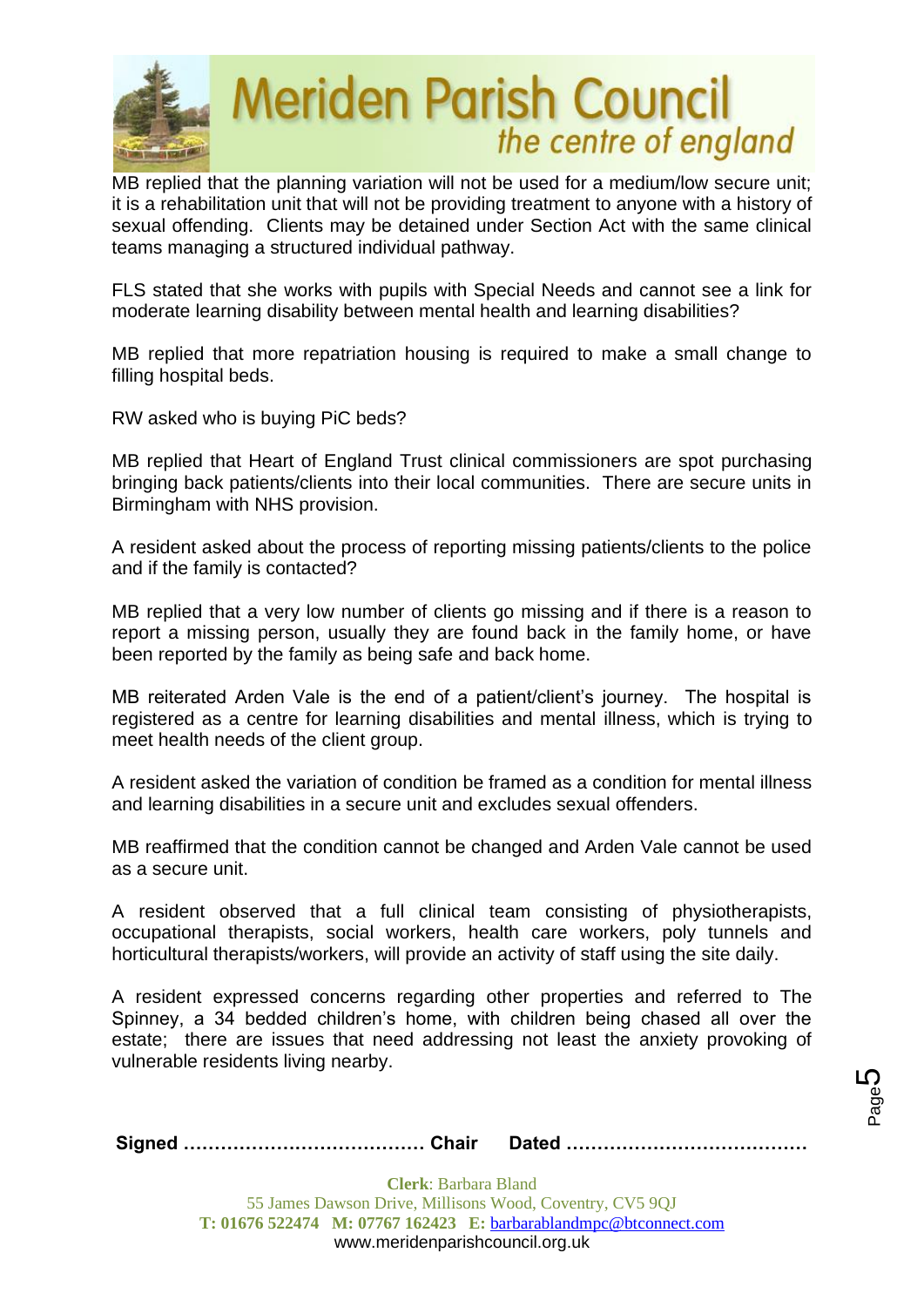

A resident expressed concerns over violent behaviours that may impact on the local community.

MB replied that there will be no violent behaviours; Arden Vale is a rehabilitation centre with managed access including using local colleges for placements to development skills and further qualifications as part of the reintegration programme.

RK stated that under the Mental Health Act some patients will have been sectioned and others will have been admitted voluntarily with community treatment orders.

MB reiterated that clients have been on a long journey in secure care sometimes for 5/6 years, and Arden Vale will provide rehabilitation for the last 3/6 months of their care.

A resident asked if the patients are released into the community on their own?

MB replied that each patient is graded and allocated staff support.

The Chair thanked Mrs Khan and Mr Bennett for their attendance and they left the meeting.

The Chair invited members of the public to conclude the public participation section of the meeting with any further questions?

Cllr Hitchcock, Berkswell PC, discussed the importance of tree preservation and asked what Meriden PC was doing regarding TPOs in the Parish. He also gave an update on the value of the work being undertaken to connect the disused railway line with the river and asked for help with this project. He further requested a Meriden representative to sit on the Solihull Tree Wardens Committee and attend a Select Committee meeting of Honorary Tree Wardens at the Civic Centre, Solihull, on 12<sup>th</sup> January 2015, attended by SMBC tree officers.

FLS confirmed her attendance at the above meeting; and that she is the nominated tree warden for Meriden and had undertaken a project in the summer compiling a list of TPOs in and around the Village and Parish of Meriden. She gave an overview of the work she had done with Charles Harrison earlier in the year where grid references were taken, trees examined along roads, woodland, and footpaths. She confirmed her passion on behalf of the local community, to look after Meriden's heritage, and the brochure of significant trees in Meriden Parish is available to the public. The heritage of Meriden's trees is being taken very seriously and the Parish Council is working with tree officers and arboriculturalists to safeguard for future generations.

**Signed ………………………………… Chair Dated …………………………………**

Page ပ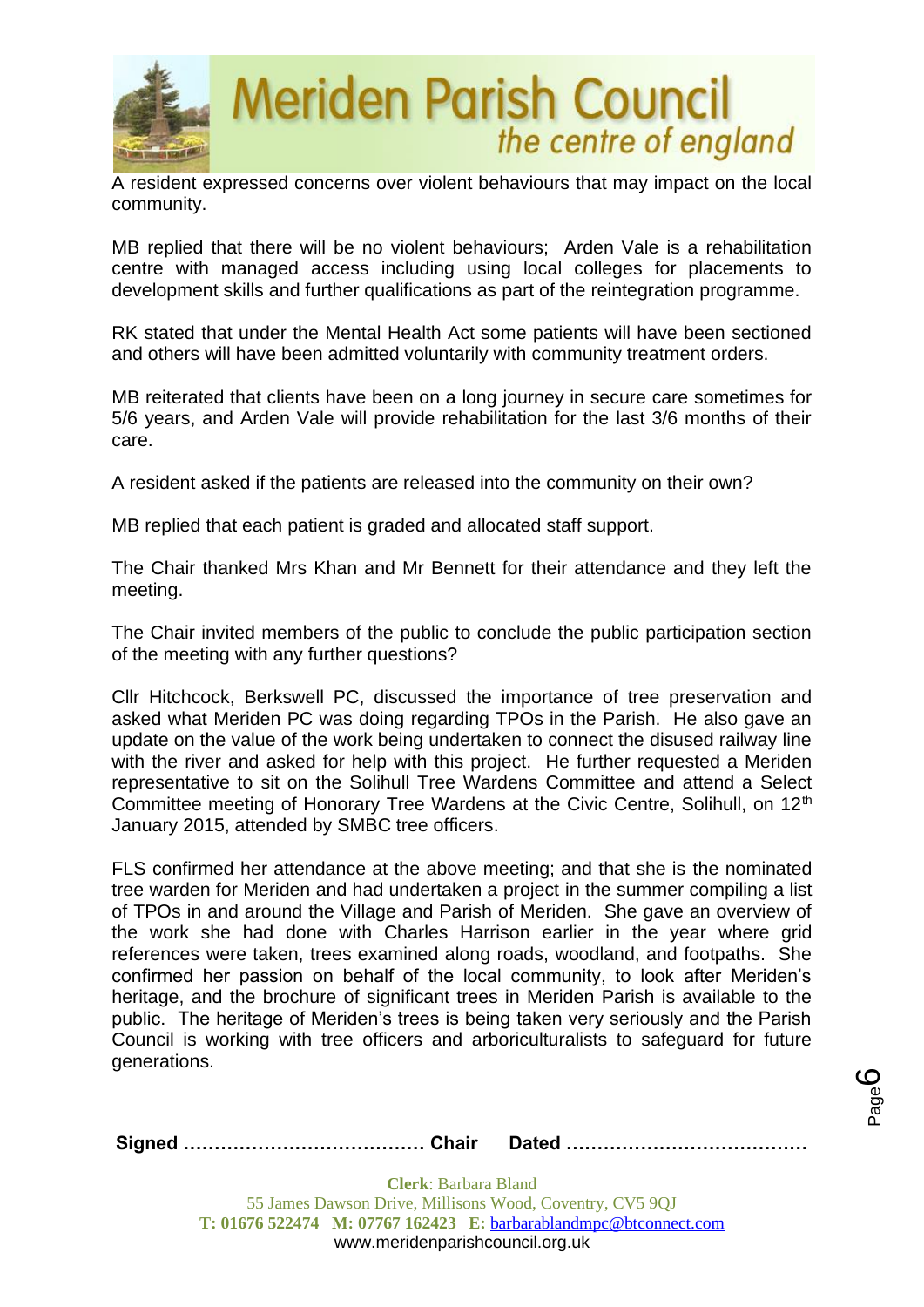

A resident asked about the car park on the site of Morrison Park Homes, Eaves Green Lane. Demolition of garages has been undertaken with a new foundation being laid for the siting of a new mobile home. No planning application has been submitted. There is also an impact on the residents ability to park on site and any visitors they may have.

The Clerk confirmed that this matter had been raised with planning officers and currently the situation was being monitored and existing planning permissions being investigated.

RW reaffirmed that an email had been sent to SMBC planning officers with photographic evidence of the work undertaken stating grave concerns over the situation.

Residents raised concerns over TPOs and the hedgerow and trees that have been removed.

A resident requested that an urgent temporary stop notice be placed on the owner until such time as a planning application is submitted and considered. There has been no consultation with neighbours or residents of Park Homes.

RW confirmed that the situation will be monitored by SMBC planning officers.

A resident made reference to a recent incident of an 80 year old resident being taken ill and the length of time take to receive help from medical services due to the park lighting issues; an organised group of residents had written to Bruce Brant for action.

Cllr Bell will take the matter up with SMBC officers regarding the grave concerns for residents safety on a private site due to inadequate street lighting.

**The Chair thanked all attendees for their participation and the issues, and extended an invitation to stay for full council business. All residents left the meeting. There was a break of 10 minutes before the meeting recommenced.**

#### **2. Welcome & Apologies**

The Chair opened the meeting and accepted apologies from Cllr Haque, Cllr Nunn and Cllr P Lee.

#### **3. Declarations of Interest**

3a To declare any personal interests in items on the agenda and their nature. There was nothing to declare.

3b To declare any prejudicial interests in items on the agenda and their nature There was nothing to declare.

|--|--|--|

Page  $\blacktriangleright$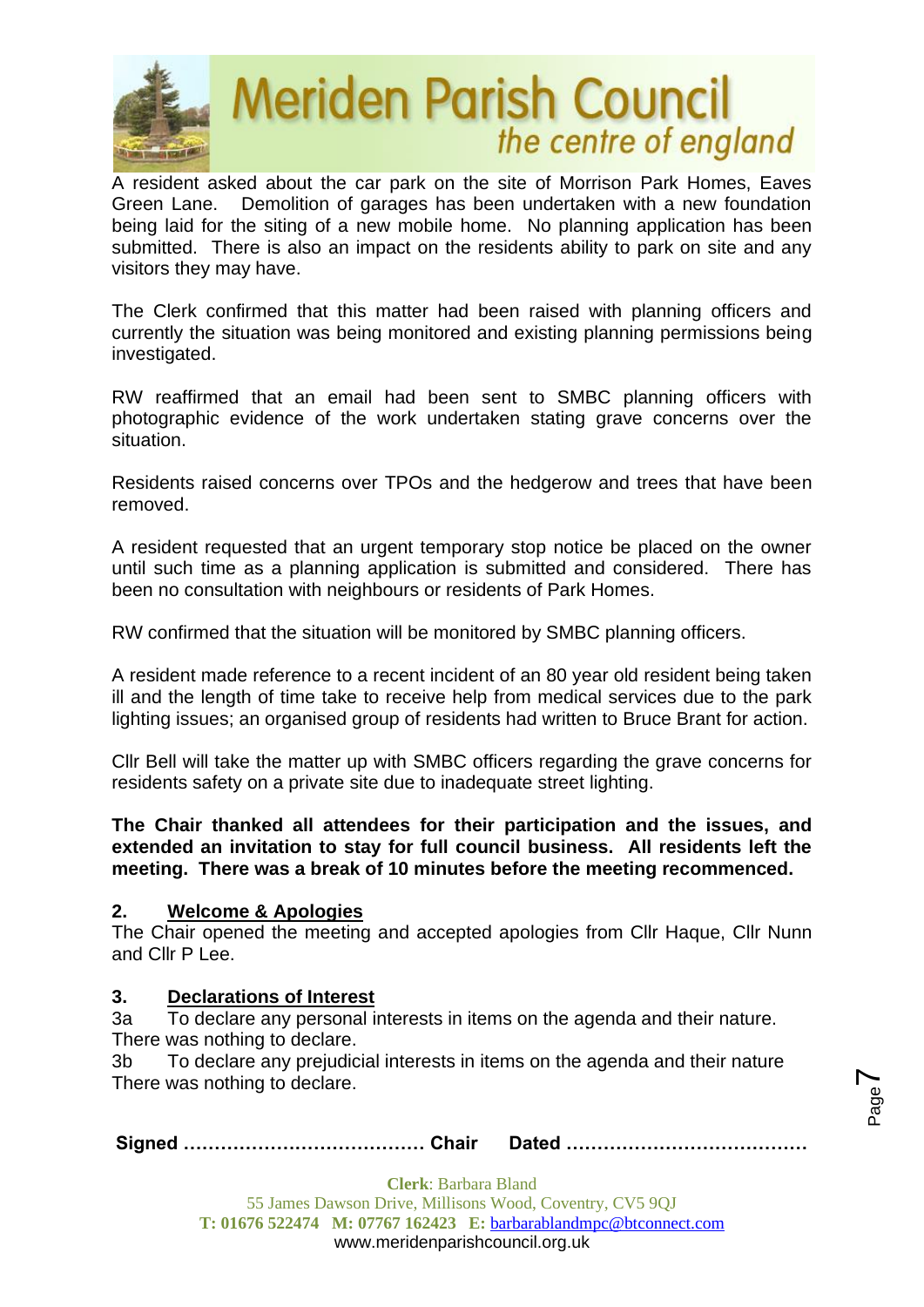

# **4. Minutes**

The minutes of the meeting held on 24<sup>th</sup> November 2014 were considered and agreed.

IT WAS RESOLVED Members approved the minutes of 24<sup>th</sup> November 2014 and the Chair signed.

#### Matters Arising:

There were no matters arising.

## **5. Standing Orders**

The Clerk reported standing orders review remains a work in progress but will endeavour to have a the revised orders for Members approval for 26<sup>th</sup> January 2015 meeting.

**IT WAS RESOLVED** Members acknowledged the Clerk's action.

#### **6. Finance**

6.1 Approve December Payments

Members received payments for approval.

**IT WAS RESOLVED** Members approved December payments.

# 6.2 Precept & Support Grant 2015-16

The Clerk had circulated to Members the indicative tax base and support grant received from SMBC finance officers. Members considered the recommendation for a 1% increase to households' precept to compensate for the support grant reduction and increased costs. After discussion regarding a 2% increase and the requirement for a referendum, Members agreed to for a 1.5% increase to be implemented, proposed by Cllr Lynch-Smith and seconded by Cllr Kipling.

**IT WAS RESOLVED** Members approved a 1.5% increase to precept. The Clerk to complete the Precept Notice meeting SMBC's deadline of 30<sup>th</sup> January 2015 for all Parish Council returns.

# 6.3 Meriden Village Hall Committee

This request was deferred from November's meeting and circulated to Members for consideration. There had been an uplift to annual donation for 2013-14 to reflect the loss of income from Parish Council meetings now being held at the Paviliion. It was agreed to continue with the arrangement due to accessibility of WiFi, files and the Parish Council office. Therefore Members agreed that a donation of £1,000 be given to the Village Hall Management Committee for 2014-15 with a year on year review. Cllr Kipling proposed the recommendation and Cllr Lynch-Smith seconded.

**Signed ………………………………… Chair Dated …………………………………**

Page  $\infty$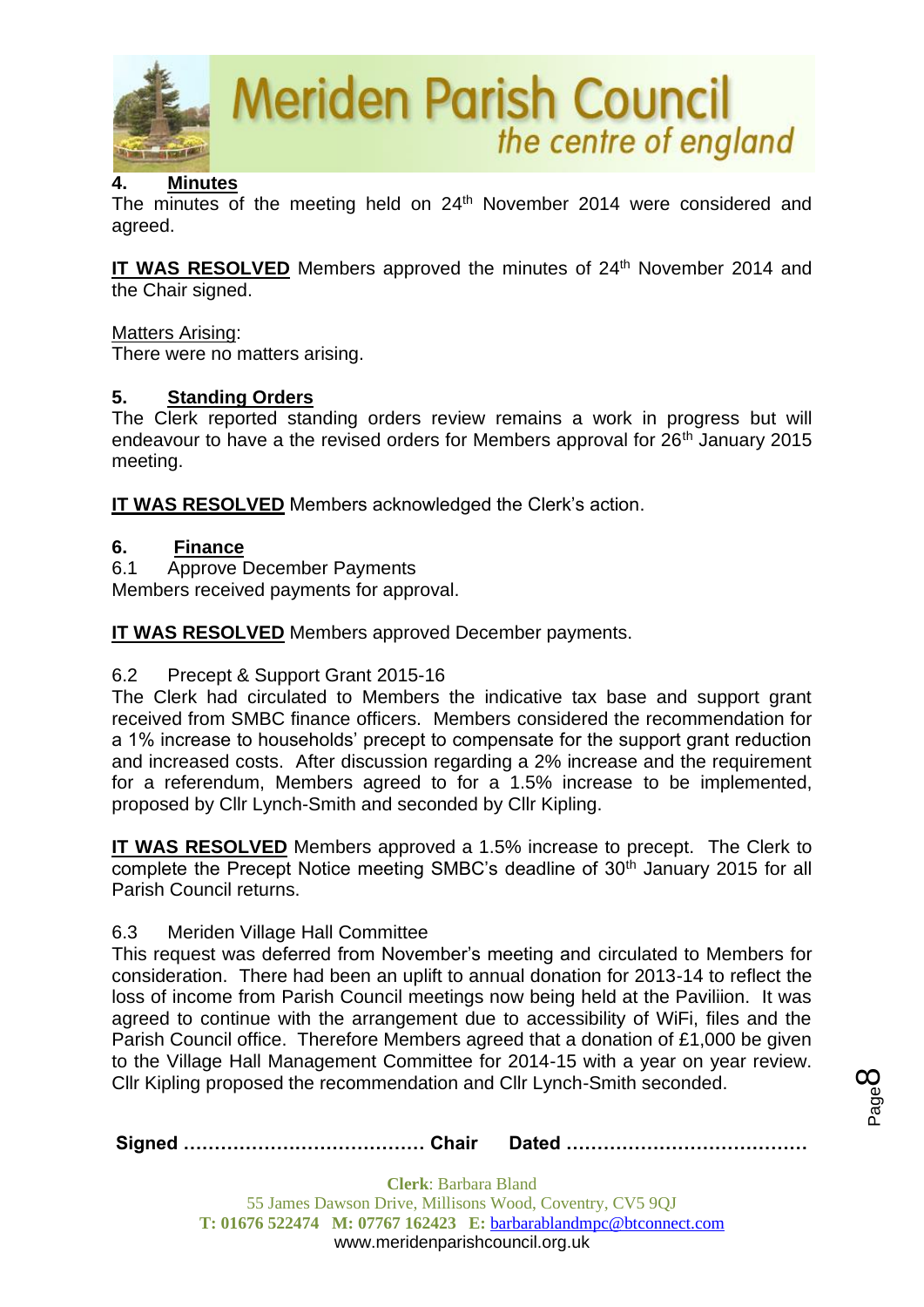

**IT WAS RESOLVED** Members approved a donation to The Village Hall Management Committee of £1,000. The Clerk to organise a cheque and covering letter.

6.4 St Laurence Church 2015 Maintenance Request

This item is deferred to January's meeting. It is noted that an exercise is required for the purposes of comparison and best value.

**IT WAS RESOLVED** Members agreed deferment of item to next meeting.

## **7. Progress Reports**

7.1 Village Hall Management Committee Nothing to report.

7.2 Community Governor for Meriden C of E School Nothing to report.

7.3 War Memorials Nothing to report.

7.4 Meriden Pool Nothing to report.

7.5 Allotments – Cllr M Lee & Clerk Nothing to report.

7.6 Footpaths/Forum

Cllr Lynch-Smith advised she is still walking the footpaths and collating information.

#### 7.7 Quarries Liaison Group

The Group had met this afternoon with no apparent issues. Questions were raised regarding Area G operations and increase in dust and noise which NRS have in hand. The mud on the Birmingham Road was caused by ineffective wheelwash that has now been changed in accordance SMBC conditions. Monitoring continues with operators spot checks and a log is now in place with vehicles accessing Hampton Lane that are caught automatically receiving a 3-day ban.

Cllr Kipling raised the issues with Cornets End Lane, not least the mud and debris on the highway that is not being cleansed.

**IT WAS RESOLVED** The Clerk will monitor and report to Quarry Operators.

7.8 Solihull Area Committee Nothing to report.

**Signed ………………………………… Chair Dated …………………………………**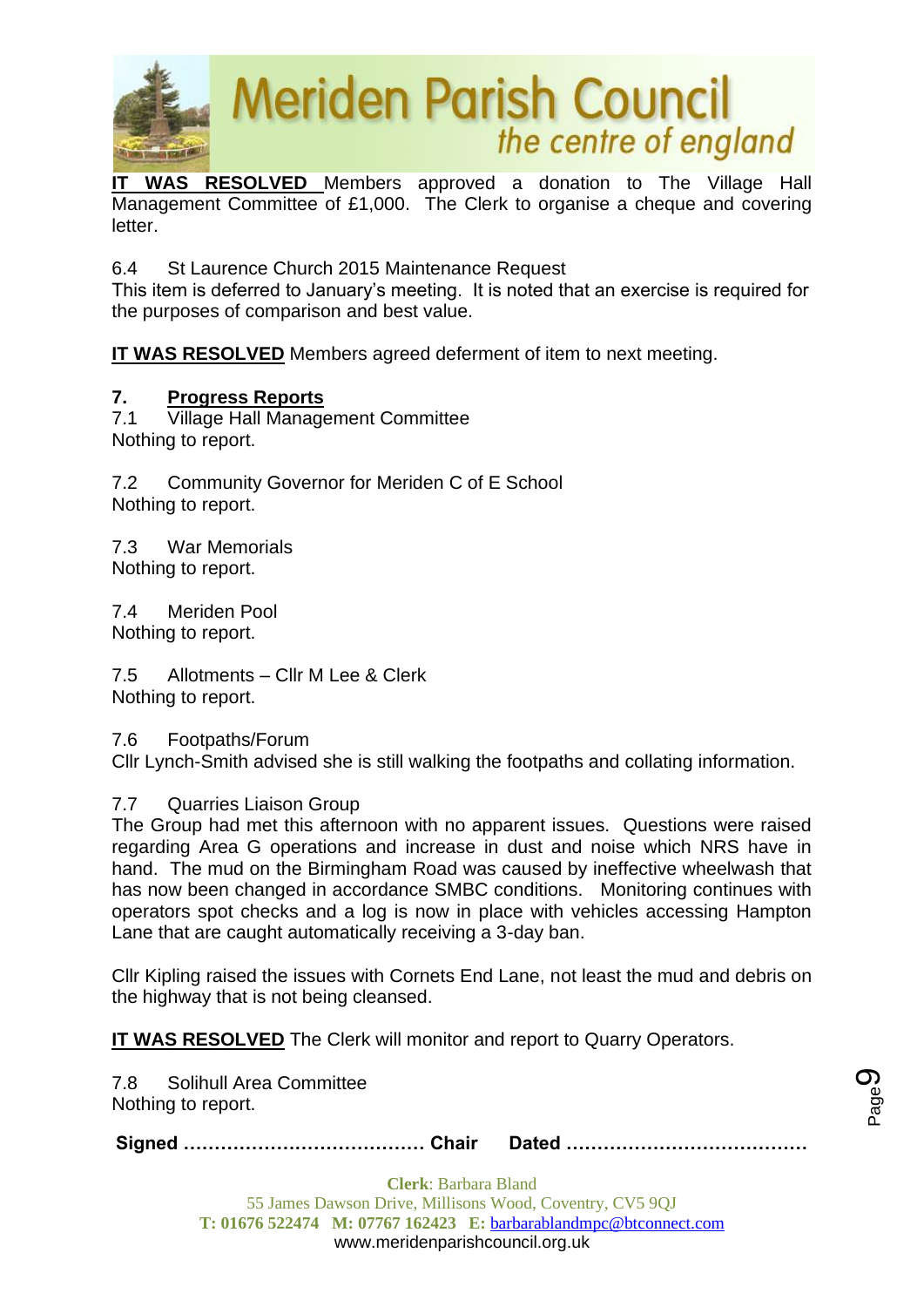

# 7.9 Tree Wardens & TPO List

Cllr Lynch-Smith reported that Charles Harrison had looked at the large Conifer tree on the Village Green with a TPO and confirms an Alder tree is growing through the middle that needs removing as it is damaging the Conifer. It was agreed to have the Alder removed however Cllr Weaver requested the Clerk speak to the Principal Planning Officer for Conservation prior to any work being undertaken. It was approved for the work to be carried out at a cost of £120 subject to Conservation agreement.

**IT WAS RESOLVED** The Clerk to speak to Martin Saunders to seek guidance on process regarding the removal of Alder and damaged branches.

#### 7.10 Community Surgeries

Residents attending the community surgery on 01 December were invited to come along and discuss their issues with the newly appointed CEO of SMBC, Mr Nick Page, on 08-12-14 with the Clerk and Bruce Brant, Neighbourhood Co-ordinator and items discussed with actions follows:-

- Highways and proposed drainage programme of works
- Water leaks & other(s)
- Co-op & drainage
- Arden Close access
- Arden Close repairs
- Damage to private property
- Leys Lane Development
- Footpath & obstruction
- Maintenance of Leymere Close front
- TRO to Levs Lane re. traffic calming
- Reinstatement of hedgerow (Ms Hodgson)
- Concerns re. unlawful caravan storage H & S re. gas bottles
- Unlawful tipping of white goods fridges & freezers covered by tarpaulin & disquised
- The Firs residents vulnerable as unsecured site.

**IT WAS RESOLVED** (i)Nick Page made notes and emailed officers for updates; (ii)The Clerk will liaise with SMBC officers together with Bruce Brant, Neighbourhood Co-ordinator; (iii)Bruce Brant requested to arrange a meeting with Co-op managers to discuss the issues surrounding vehicle deliveries; (iv) Nick Page to visit all "hot spots": (v) Nick Page to attend follow up Community Surgery in June to ensure actions and closure of issues raised.

7.11 Community Speed Watch Nothing to report.

**Signed ………………………………… Chair Dated …………………………………**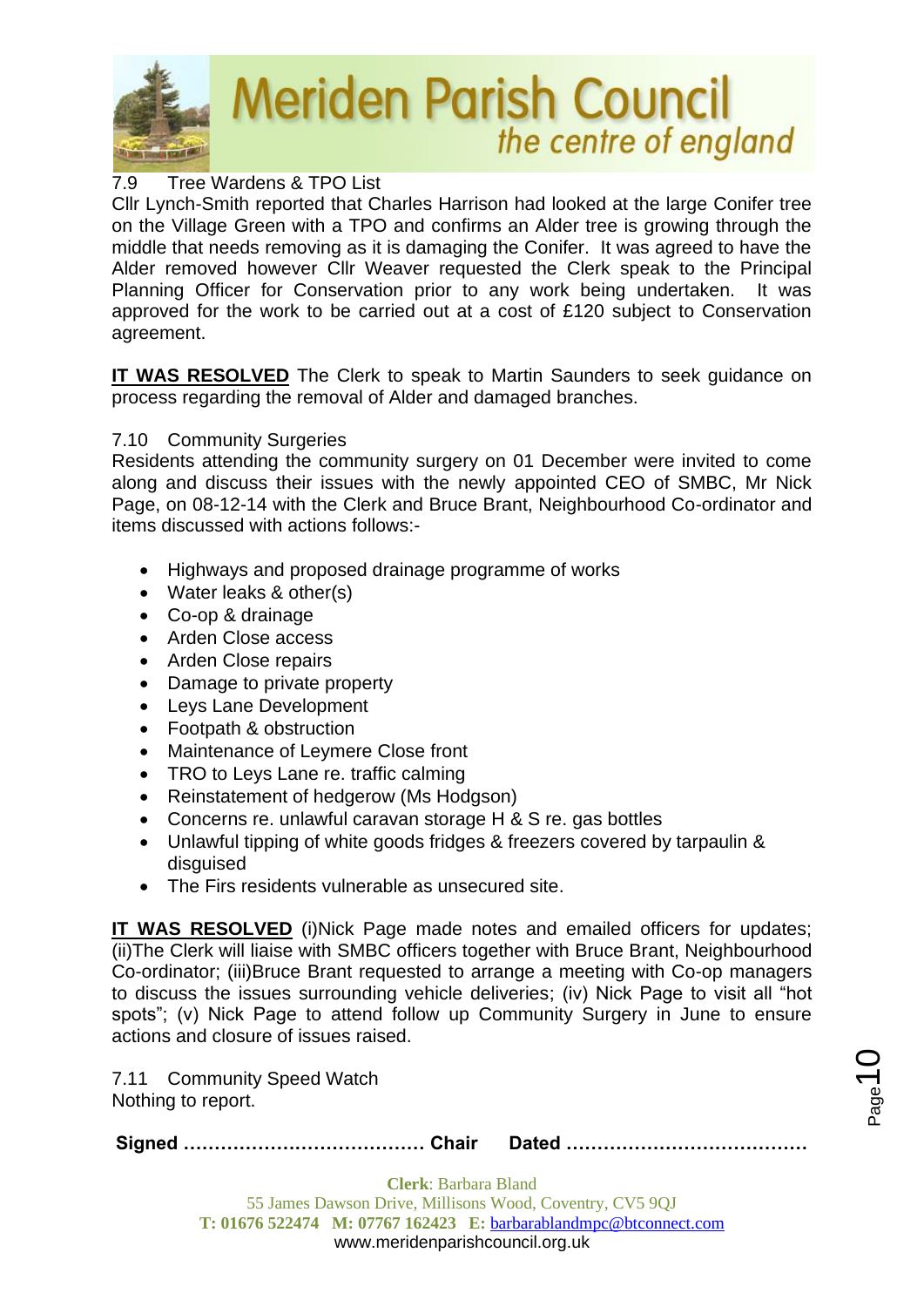

7.12 HS2

Cllr Weaver advised Select Committee are still hearing petitions.

7.13Meriden Sports Park (quarterly summary only) The next summary report update will be January 2015.

# **8. Clerk's Report**

The Clerk advised Members that due to workload no Clerks's Actions are available; however the content of the agenda items and follow up actions can be measured against Clerk's hours.

## **9. District and Ward Councillor Reports**

Nothing to report as there were no District Councillors in attendance.

## **10. Correspondence & Communication**

The Clerk had circulated information electronically to Members.

**IT WAS RESOLVED** Members acknowledged receipt of correspondence received.

## **11. Meriden Village Matters**

11.1 Library Update

The Meriden library site is programmed to have some external and internal damp work undertaken in 2015 that will protect the external envelope of the building.

In addition to this work, funding has been secured from Meriden Parish Council to upgrade the ICT facilities for customers using the library and to look at extending the opportunity for local people and groups to use the site.

Both of these works will be combined into one programme resulting in only one period of closure for the library site, during late February and March 2015.

The new ICT facility will be modern, vibrant, and offer a range of an extended ICT offer to local residents:

- PC number will increase from 3 to 8.
- Tablet devices will be available for customers to use for short information searches
- A new area at the rear of the library has been re-configured to include a new ICT layout suitable for group meetings, small learning session with projection facilities
- A new adjustable height PC desk is now available for customers with disabilities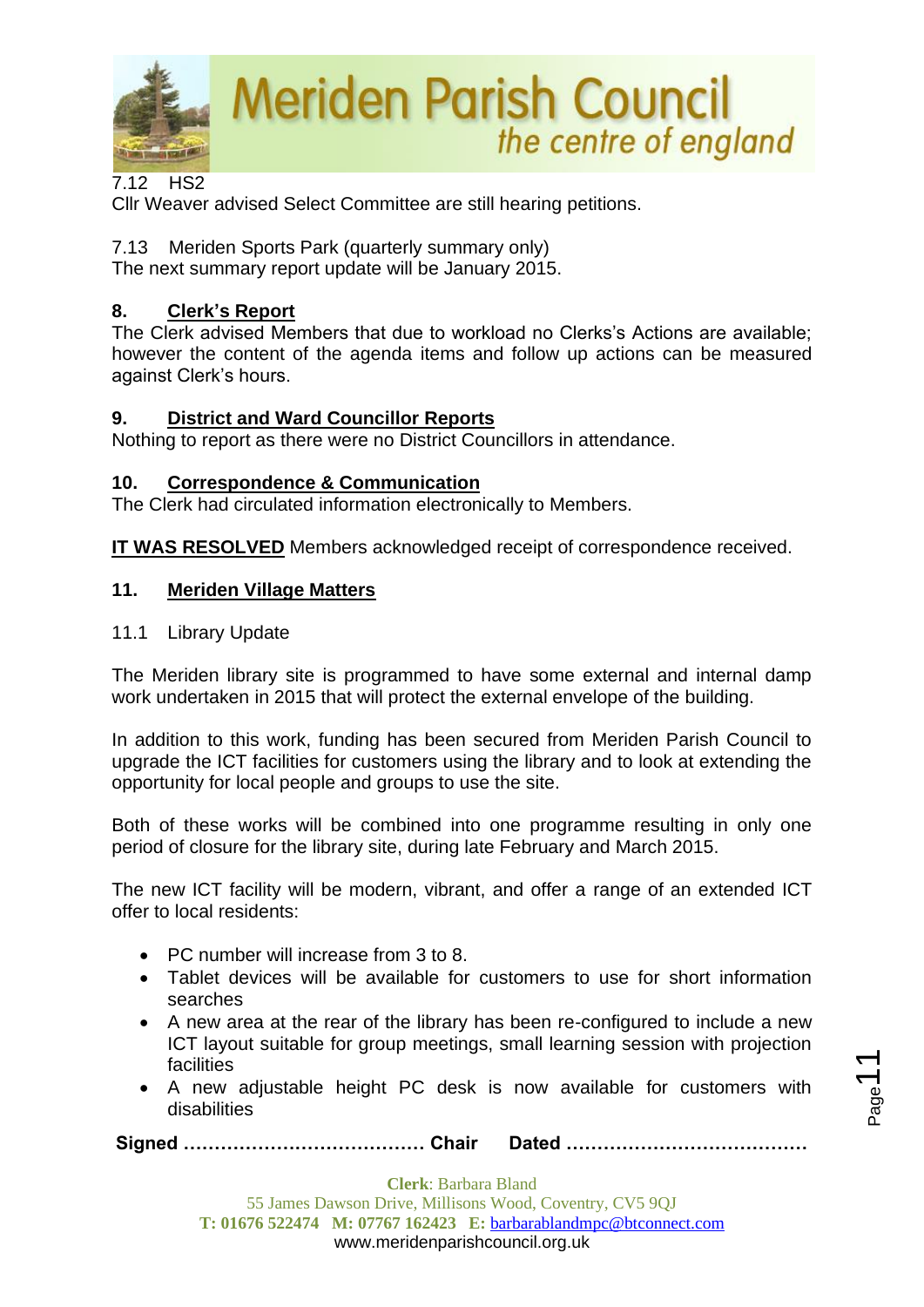

| <b>Key dates</b>   |                                                 |  |
|--------------------|-------------------------------------------------|--|
| 9 February         | External works to commence (weather permitting) |  |
| 21 February        | Library closes                                  |  |
| $23 - 27$ February | ICT suite electrical works                      |  |
| 18 March           | Building work to be completed                   |  |
| $18 - 24$ March    | ICT suite cabling and hardware installation     |  |
| $22 - 27$ March    | Repositioning of stock and intensive cleaning   |  |
| 30 March           | Library reopens                                 |  |
| 23 April           | Suggested launch date linked to World Book Day  |  |

11.2 Historic Panel of buildings of interest to display on wall by Library Nothing to report.

11.3 Village Commemoration WW1

The next working group meeting will be held in January. There will be a picture show in the Village Hall on 24<sup>th</sup> January.

11.4 Meriden Gate

SMBC are processing the overage payment.

#### 11.4(i)Freehold Transfer

SMBC and Parish Council Solicitors continue to work through the transfer of freehold of Meriden Sports Park. SMBC currently seek legal advice as to the formal "public notice" required prior to transfer being undertaken.

11.5 Taylor Wimpey & Associated S106 Works

The Clerk read the following email regarding S106 works:-

"Further to our recent conversations regarding the scheme, please find below scheme update;

1/ The works to carry out the bus stop improvements have been programmed to start on Monday 15<sup>th</sup> December

2/ Residents directly affected by the works have been notified of the works, I attach a copy of the letter.

3/ The new bus shelter that is to be provided at the location of the existing lay-by is to be a 'Meriden' by Littlethorpe's to match the shelter that has been provided on the opposite side of the road next to the church. Instead of the normal laminated glass that comes with the shelter, the shelter has been specified with perforated steel glazing, which will reduce the risk of vandalism and future maintenance.

**Signed ………………………………… Chair Dated …………………………………**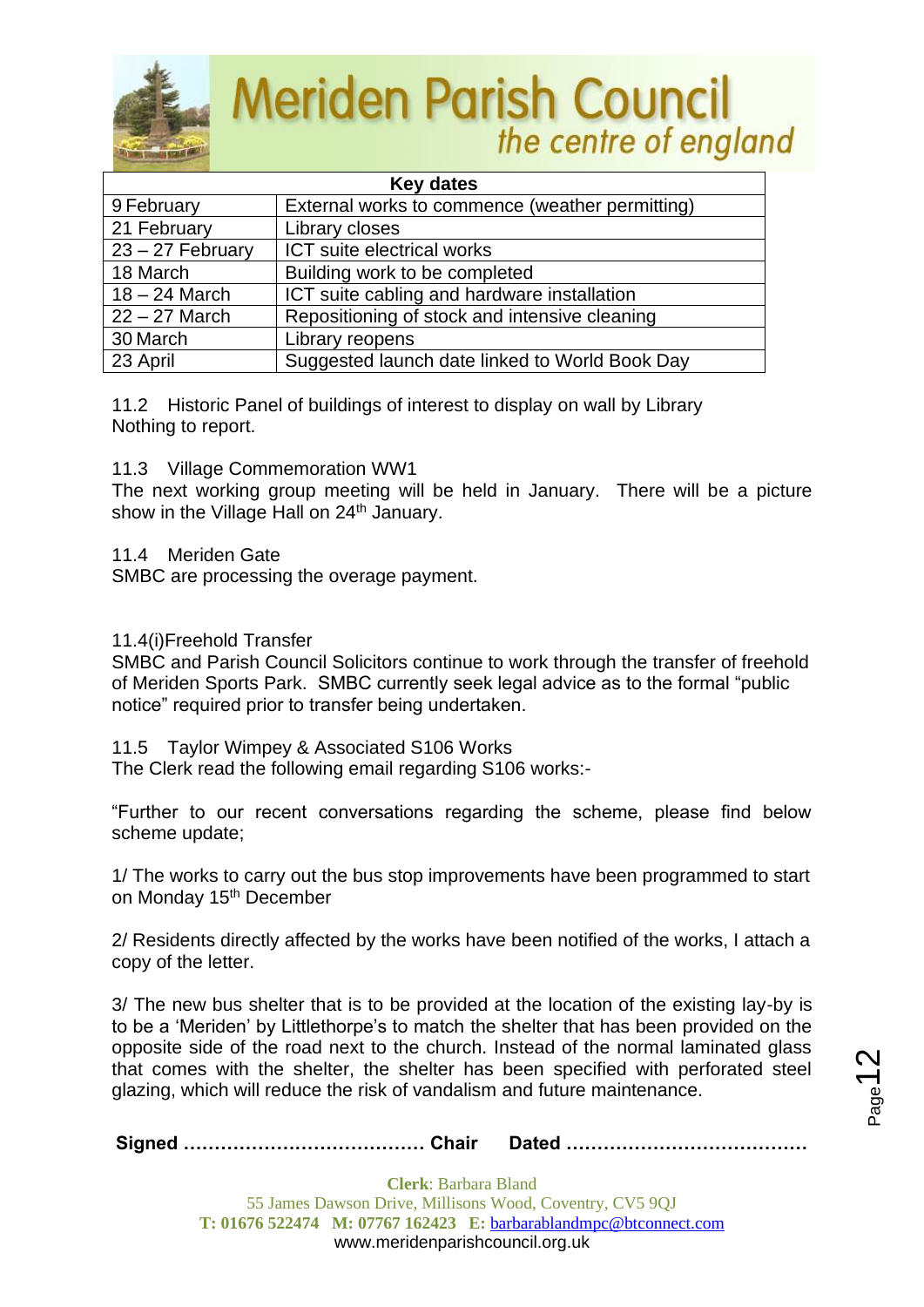

The supplier of the shelter provides a 5 year guarantee against the shelter being burnt down or kicked in. A care and Graffiti pack is also supplied free with the shelter.

Although the installation of the new shelter will be funded from the S106 monies secured from the developer by the Council, the future maintenance of the shelter will lie with the Parish Council. Please can you confirm that the Parish Council is happy to accept the latter. (The installation date of the shelter is Monday 22<sup>nd</sup> December 2014)

4/ The works will include the relocation of the existing litter bin to the new location of the bus shelter.

5/ The dog waste bin will be relocated as previously agreed with yourself. Exact location to be agreed with our Streetcare team.

I attach for your information a drawing showing the works proposed at the existing lay-by. Should you have any queries regarding the works, please do not hesitate to contact me.

# **Regards**

#### **Taj Chaggar**

**Highway Services** - **Transport Highways and the Environment"**

#### 11.6 Highways Update

The Clerk had previously circulated and read the following update to Members, noting the blue italic Highways response to issues raised:-

*"Dear Barbara and Cllr Allsopp, apologies for the inordinately long delay on this. Work has been going on many of the issues and I have touched base with Bruce to update the list below.*

*Taj tells me that works to the bus shelter and layby is underway and will be completed just before Christmas.*

*The hedge on Leys Lane has been weeded and replanted and a detailed reply will follow to Ms Hodgson which I will copy to you both.*

- *1.* Car parking Manor Hotel 52 seater coaches parked on Main Road blocking carriageway for overnight and weekend parking. *I believe Cllr Allsopp approached the Hotel and has brokered some improvements. Please let me know if we need to consider further action.*
- 2. Overflow of Manor Hotel car parks to Main Road thus causing pavement obstruction and knock on effect to private drives opposite Manor, and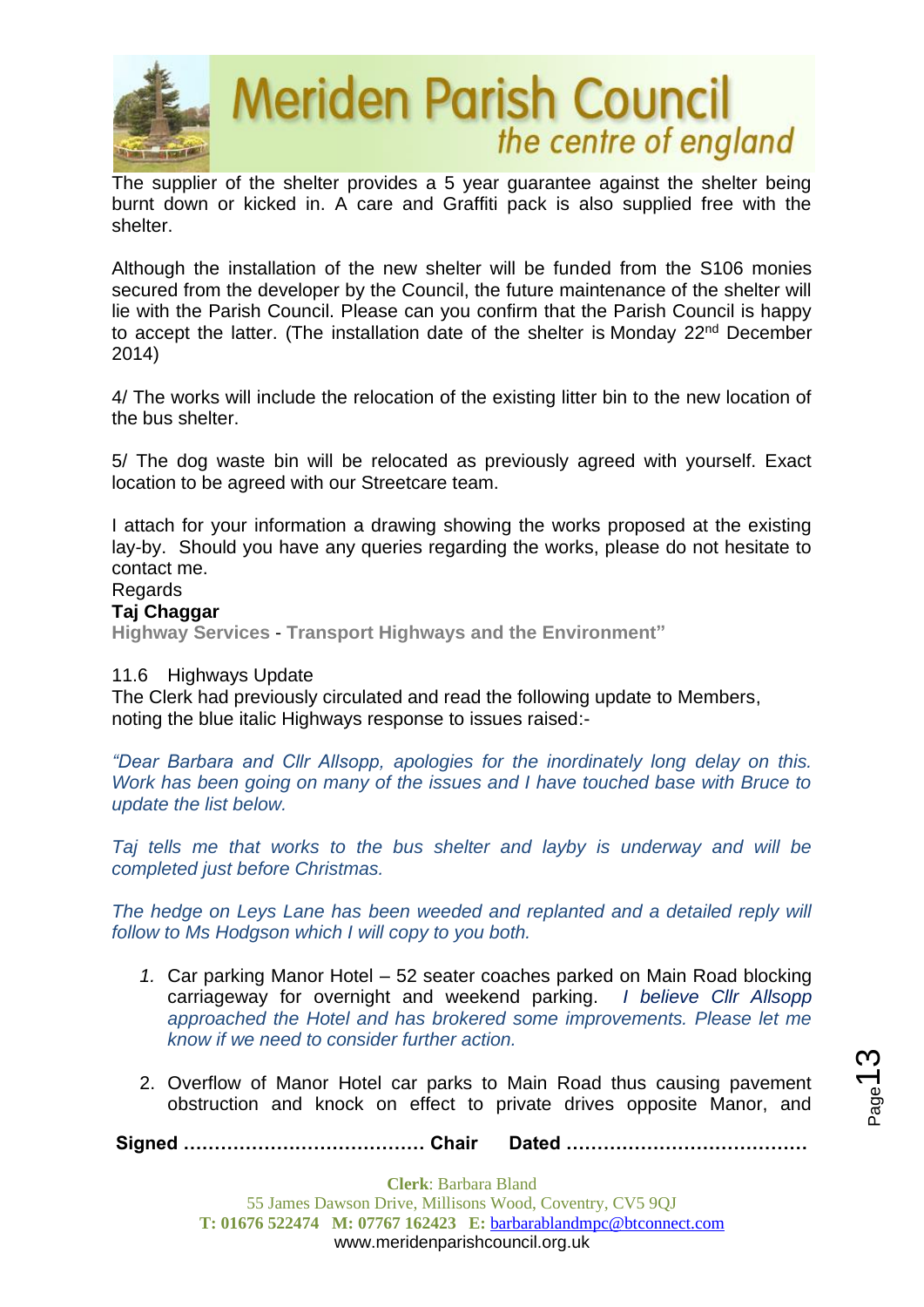

Darlaston Court residents? Did anything happen with Ed Bradford's review of this section of Main Road? *Ed has moved on to Flood Risk management, no planned work emerged from the review. If pavement parking is still an issue then Bruce can raise with his contacts at the Police as they have powers to deal with obstruction.*

- *3.* Bins full to overflowing. The schedule of Amey empting is not coping with the increased volumes of litter in waste bins sited on The Green, Meriden Pool and bus stops. *Bruce/ES have resolved.*
- 4. Walkways between Fillongley Road and Alspath Road, and at the side of the Butchers leading from the Service Road to Arden Close – neither walkway is being maintained. *Bruce is dealing and will report for maintenance assessment if required.*
- 5. Grass verges at entrance to Highfield all carved up due to 4x4 mummies using it to park and collect children from Meriden School. Highfield residents have recorded 19 parked vehicles in and around their entrance. *Bruce dealing with Police.*
- *6.* Leys Lane new footpath being used as car park for delivery drivers to have taco breaks thus blocking access and cross over to private driveways and obstructing footpath. I am assured those responsible are not Taylor Wimpey contractors. These vehicles are also impacting on visibility of drivers using Leys Lane. *Highways will inspect and consider seeing what action could usefully be taken.*
- *7.* Verge maintenance throughout village. *Bruce/ES have resolved.*
- 8. Overgrowntrees/branches/hedges blocking signage on all routes into Meriden. Also branches have broken off after being hit by buses/lorries, and overhang pavements/footpaths. *Bruce/ES have resolved*
- *9.* Cyclist was knocked off bike on Birmingham Road due to cyclists route obscured/non existent and lorry travelling too fast. (Lorry did not even stop as no idea what he had done!) *Bruce/ES have resolved as 8.*
- 10.Some patching in the middle of Fillongley Road was carried out earlier in the year outside no.56 Fillongley Road. The patching can be clearly seen with water leaking through the middle. This has been ongoing for months and reported into Highways too many times for action! Showell Lane and roundabout at top of Meriden Hill potholes and in need of repair. *Severn Trent Water have repaired the leak and major patching has been carried out*.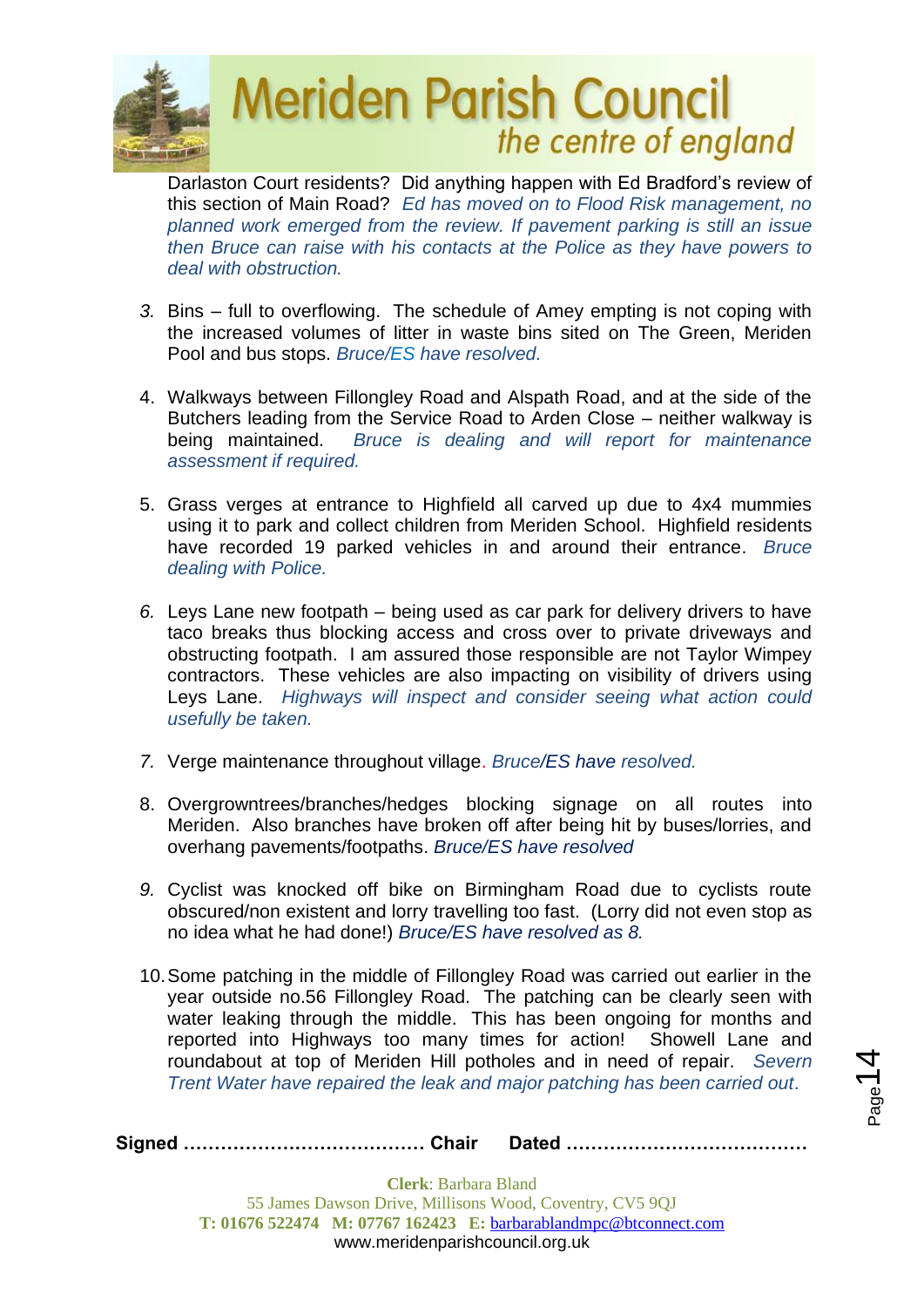

- 11.900 bus route using Showell Lane is dangerous even though a TRO for speed restriction is out for consultation – opinion is road width no wide enough! *Centro plan routes to be able to service as many customers as possible, and removing this route may reduce the service to them ; I will approach Centro to see if the route could be modified.*
- *12.*The dog bins are full who should be emptying? *Bruce/ES have resolved.*
- *13.*Encroaching verge on Birmingham Road at the top of the hill. *Verge being cut back and works programmed for early next year to protect gullies with concrete kerbs.*

Kind regards Ashley Ashley Prior Head of Highway Services"

11.7 Land Registry & Ownership Nothing to report.

#### 11.8 Public Convenience Site Transfer

The Clerk reported that an email dated 2<sup>nd</sup> December 2014 from David Waterson, SMBC, confirmed the following *"As it is the intention of MPC to maintain the site, it seems sensible that ownership of the land remain with yourselves.*

*I* will ask our legal services team to consider whether a variation of the restrictive *covenants in the previous transfer will be required in order to regularise the current use."*

The Clerk will liaise with SMBC and process accordingly.

**IT WAS RESOLVED** The Clerk will reply to David Waterson to bring the matter to conclusion.

# **12. Parish Council Newsletter** Editorial Committee

Nothing to report.

# **13. Neighbourhood Planning**

RW advised she and the Clerk met with Kirkwells on 3<sup>rd</sup> December. The public consultation is underway until 16<sup>th</sup> January 2015. There has been good interest from the launch at Meriden School Christmas Fayre with some residents volunteering to be part of a steering group/working party. The application for Parish Designation is with SMBC and after end of consultation period will go to cabinet for designation approval. Cllr McDonald from Balsall Common PC was present to learn more about the process and how far along Meriden are. Cllr Weaver reported that an application will be made to Community Locality (DCLG) for funding up to 7.5K for the purpose of a bridging grant to assist with public/stakeholder events to support the process.

**Signed ………………………………… Chair Dated …………………………………**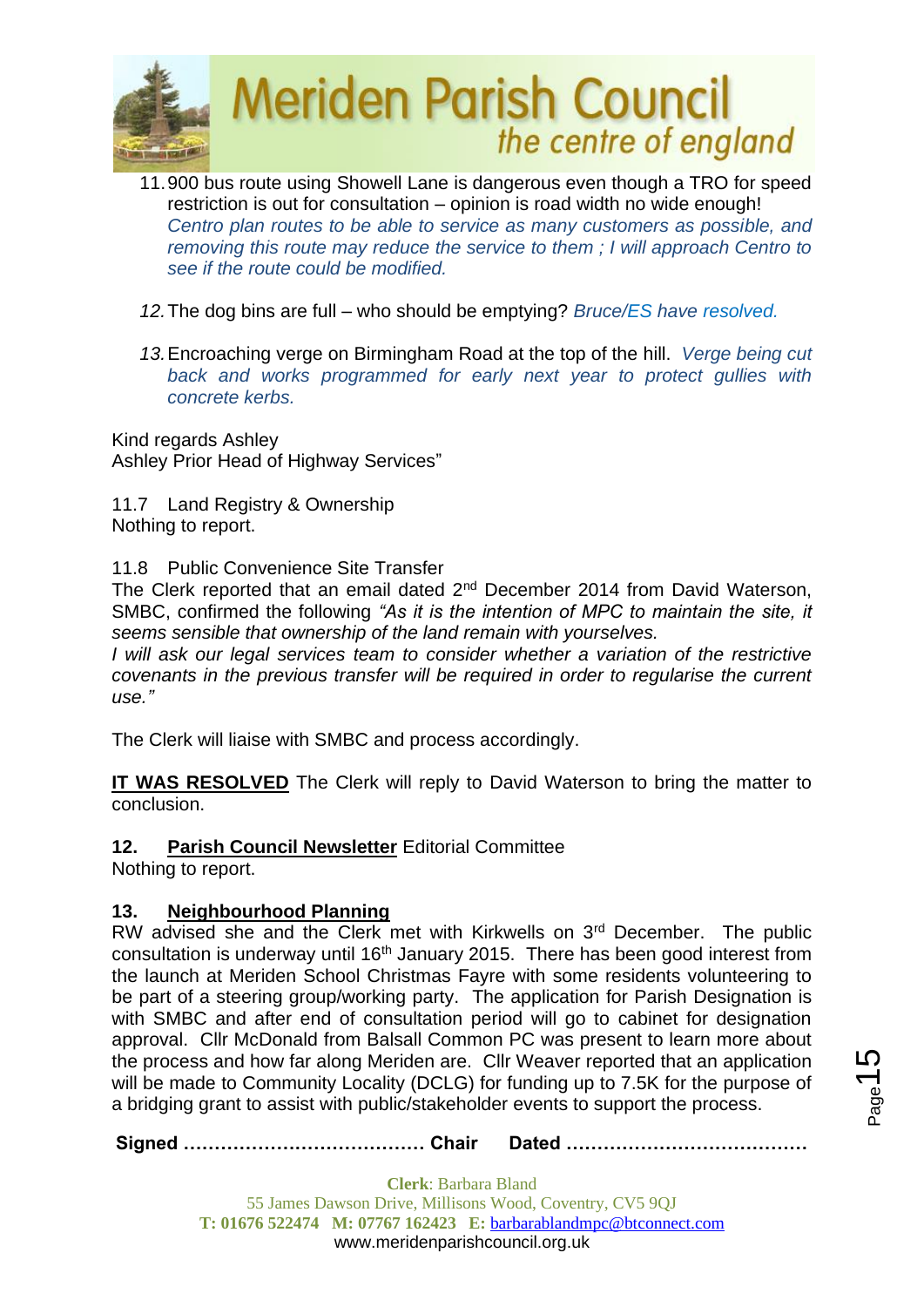

**IT WAS RESOLVED** Cllr Lee, Cllr Weaver and the Clerk will continue to work through the process.

## **14. Planning Matters**

14.1 To receive update and status on Planning Applications.

Cllr Weaver reported how much time the Clerk was spending on planning issues and suggested separate planning committee meetings are arranged for the purpose of planning application consideration in light of recent planning issues. The Clerk reported that not all Members are commenting on planning applications being emailed; the process is also time consuming when being conducted "at a distance". Cllr Kipling reported that previously there had been a planning committee who met monthly. Members agreed that at the discretion of the Clerk a planning meeting may be called with public notices posted, when there are significant planning issues for discussion; it is anticipated this will relieve the time constraints on Council meetings when half the meeting time is made over to planning issues with invited guest speakers/developers present together with a public audience.

**IT WAS RESOLVED** The Clerk will call a planning committee meeting which will include ALL Members for the purpose of supporting or opposing planning applications or providing general comments.

| <b>Planning Application No.</b>        | <b>Site</b>                                          | <b>Proposal</b>                                                                                                                                 |
|----------------------------------------|------------------------------------------------------|-------------------------------------------------------------------------------------------------------------------------------------------------|
| 2014/2026 NEW                          | Land at Becks Lane,<br>Meriden                       | Remove condition no.14 on<br>plannin permission 2013/1624<br>to provide a hedgerow link<br>from the site to the woodland<br>area to the north.  |
| 2014/1971 NEW                          | Arden Vale, Showell Lane,<br>Meriden                 | Variation of condition no.9<br>attached to planning<br>permission 2004/1038.                                                                    |
| 2014/2025 NEW                          | <b>Highfield House, Leys</b><br>Lane, Meriden        | Change of use of an<br>agricultural building to one<br>residential dwelling.                                                                    |
| 2014/1970 NEW                          | Arden Vale, Showell Lane,<br>Meriden                 | Single storey single extension<br>for new entrance & two storey<br>rear extension to form<br>additional day space on<br>ground and first floor. |
| 2014/2013 NEW                          | <b>Couchmans Farm</b><br>Harvest Hill Lane, Allesley | Erection of replacement<br>dwelling.                                                                                                            |
| Full<br>2014/1559<br>Plans<br>Approval | Hollyberry Cottage, Harvest<br>Hill Lane             | Change of use to land to keep<br>horses and the permanent<br>provision of stables.                                                              |

**Signed ………………………………… Chair Dated …………………………………**

**Clerk**: Barbara Bland 55 James Dawson Drive, Millisons Wood, Coventry, CV5 9QJ **T: 01676 522474 M: 07767 162423 E:** [barbarablandmpc@btconnect.com](mailto:barbarablandmpc@btconnect.com) www.meridenparishcouncil.org.uk

 $_{\rm Page}$ 16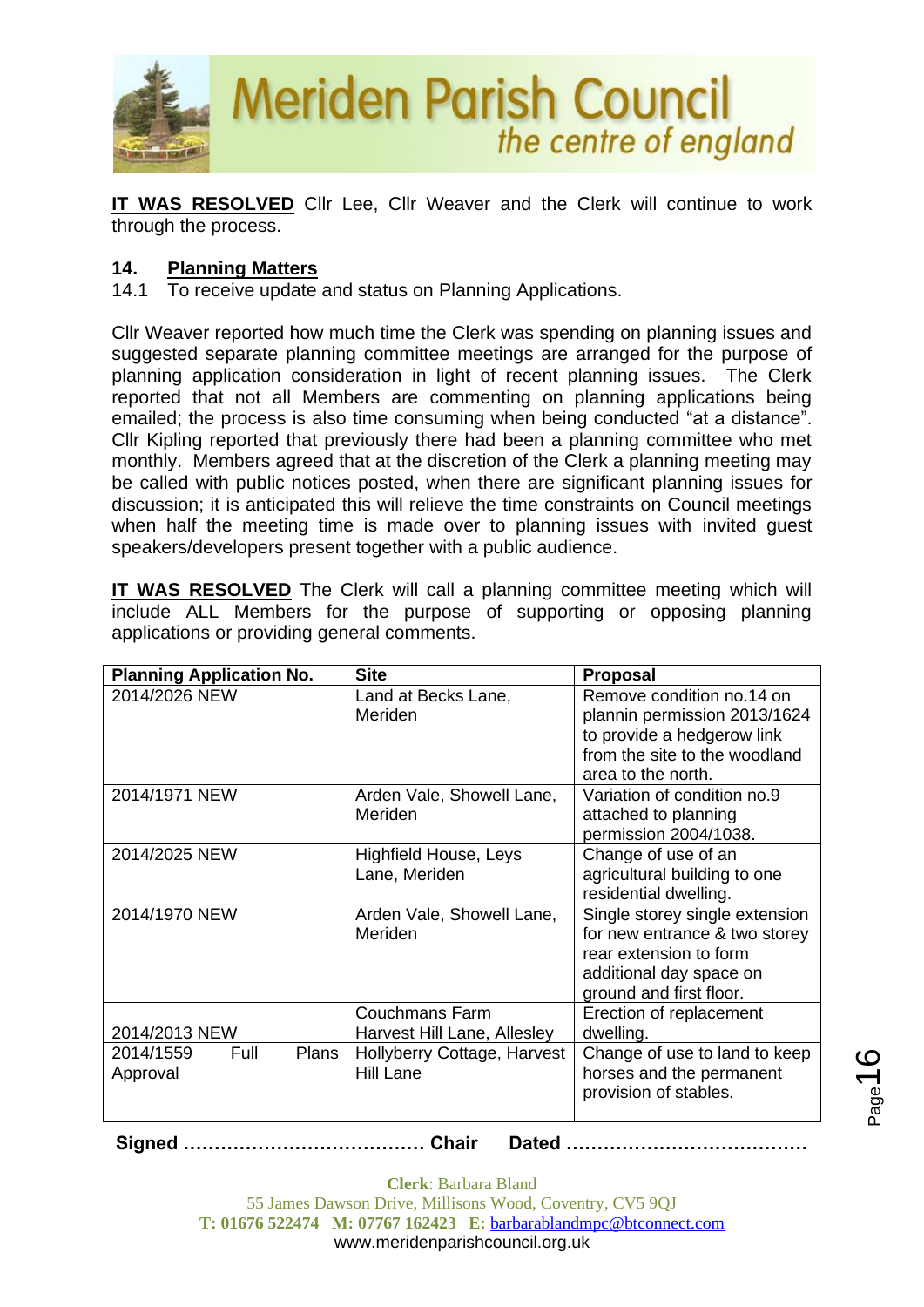

| 2014/865 Waiting                                      | The Wain House           | Erect a glass room.           |
|-------------------------------------------------------|--------------------------|-------------------------------|
|                                                       | <b>Main Road Meriden</b> |                               |
| 2014/1072 Waiting                                     | The Wain House           | Listed building consent for a |
|                                                       | Main Road Meriden        | glass room.                   |
| 2013/994 Full Plans Refusal   Pertemps Group Limited, |                          | New office building with      |
| -dismissed 22-10-14                                   | <b>Meriden Hall</b>      | basement parking on site of   |
|                                                       |                          | existing car park.            |

Please note "Listed Building" Planning Application has been given "Listed Building Extension Approval" for Pertemps Planning Application 2014/1117.

**IT WAS RESOLVED** The Clerk will receive Members comments for collation and forward to SMBC planning.

14.2 Proposed Development of Old Garage and Caravan Storage Site Nothing to report and no Parish Notification has been received to date.

14.3 To receive update on Jephson Housing Association

There was nothing to report. However the Clerk advised that Jephson had amalgamated with another housing association. With effect from January this item will be removed from standing items.

14.4 Land behind Caravan Storage & Meriden Garage, Birmingham Road The Clerk had circulated Members with the latest correspondence between landowner, land occupier, solicitors and SMBC. The enforcement notice remains in place for a period of 12 weeks. David Wigfield was visiting the site this afternoon.

**IT WAS RESOLVED** Members agreed the situation will be monitored but it is in thye hands of SMBC planners and the landowners legal team.

14.5 Land for Burial – Cllr Lynch-Smith

Cllr Lynch-Smith advised that she was looking into available land in the Parish; however it was noted that at a recent meeting with St Laurence Church there was potentially 3 years left before the graveyard is full.

**IT WAS RESOLVED** Cllr Lynch-Smith will continue to investigate future options.

14.6 Daw Mill & Proposed Container Distribution Centre Nothing to report.

14.7 Proposed Development Coventry CC – A45/Pickford Green Lane Members discussed the proposal and acknowledged there had been no direct communication. Cllr Bell suggested SMBC would be aware of this. After discussion Members agreed a letter be sent to Coventry CC stating Meriden Parish Council's opposition to this proposal.

**Signed ………………………………… Chair Dated …………………………………**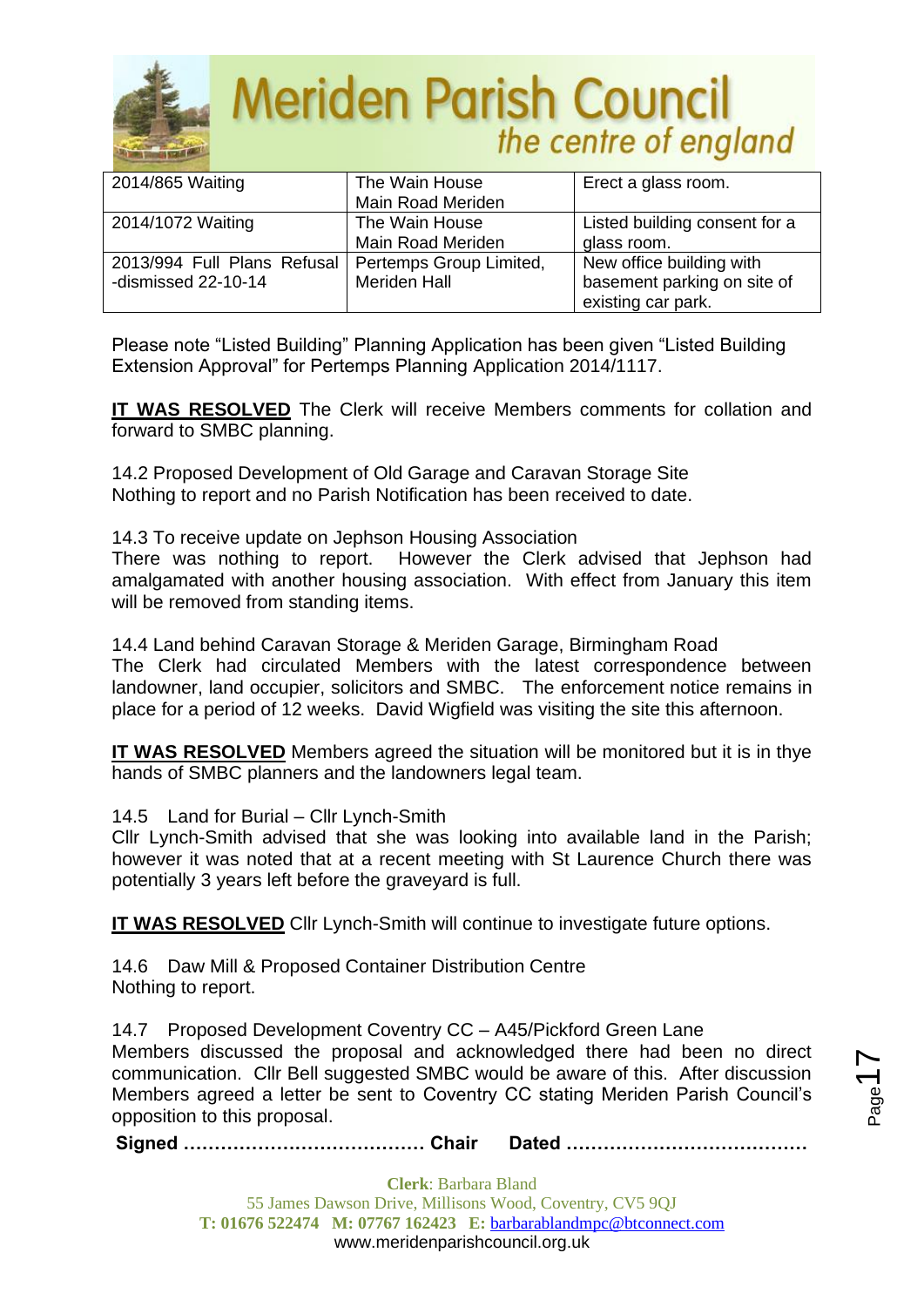

The letter should outline increased vehicular movement, congestion, loss of Meriden Gap and Green Belt, impact on Parish infrastructure, over populated local school provision with increased pupil cohorts, added pressure to GP surgeries and local community nursing teams due to increased population in rural communities. The Parish of Meriden is already struggling with Hs2 mitigation; airport runway expansion re-routing of flight paths over the Parish impacting Millisons Wood and Pickford Green, potential M42 services, the proposed new Garden City development at Stonebridge and Hs2 station, car parking and increased traffic.

**IT WAS RESOLVED** The Clerk will write a letter on behalf of Meriden Parish Council to Coventry City Council.

14.8 Fillongley PC

14.8(i)Removal of greenbelt from Coventry Core Strategy

14.8(ii)Solihull Core Strategy & Impact of proposed Garden City development to Meriden

Members considered this item but due to length of agenda requested a deferment and instructed the Clerk to invite Fillongley Parish Council to the public event on Saturday 10<sup>th</sup> January 2015 with Maurice Barlow who will be hosting a consultation for the Solihull Plan on Hs2, the proposed Garden City, proposed M42 Services and airport expansion all of which impacts on the items Fillongley PC have raised above.

Cllr Weaver further suggested an invitation to Solihull Area Committee and to become Members of WALC.

**IT WAS RESOLVED** The Clerk will send emails to Fillongley PC with an invitation and draft a response with Cllr Weaver.

#### **15. Councillor's reports and items for future agenda**

There were no items raised and the Chair requested Members email the Clerk with future agenda items they wish included.

#### **16. Date of Next Meeting**

The date of the next meeting will be Monday 26<sup>th</sup> January 2015 at 19.30 at The Pavilion, Meriden Sports Park.

The meeting closed at 22.50 hours.

**Signed ………………………………… Chair Dated …………………………………**